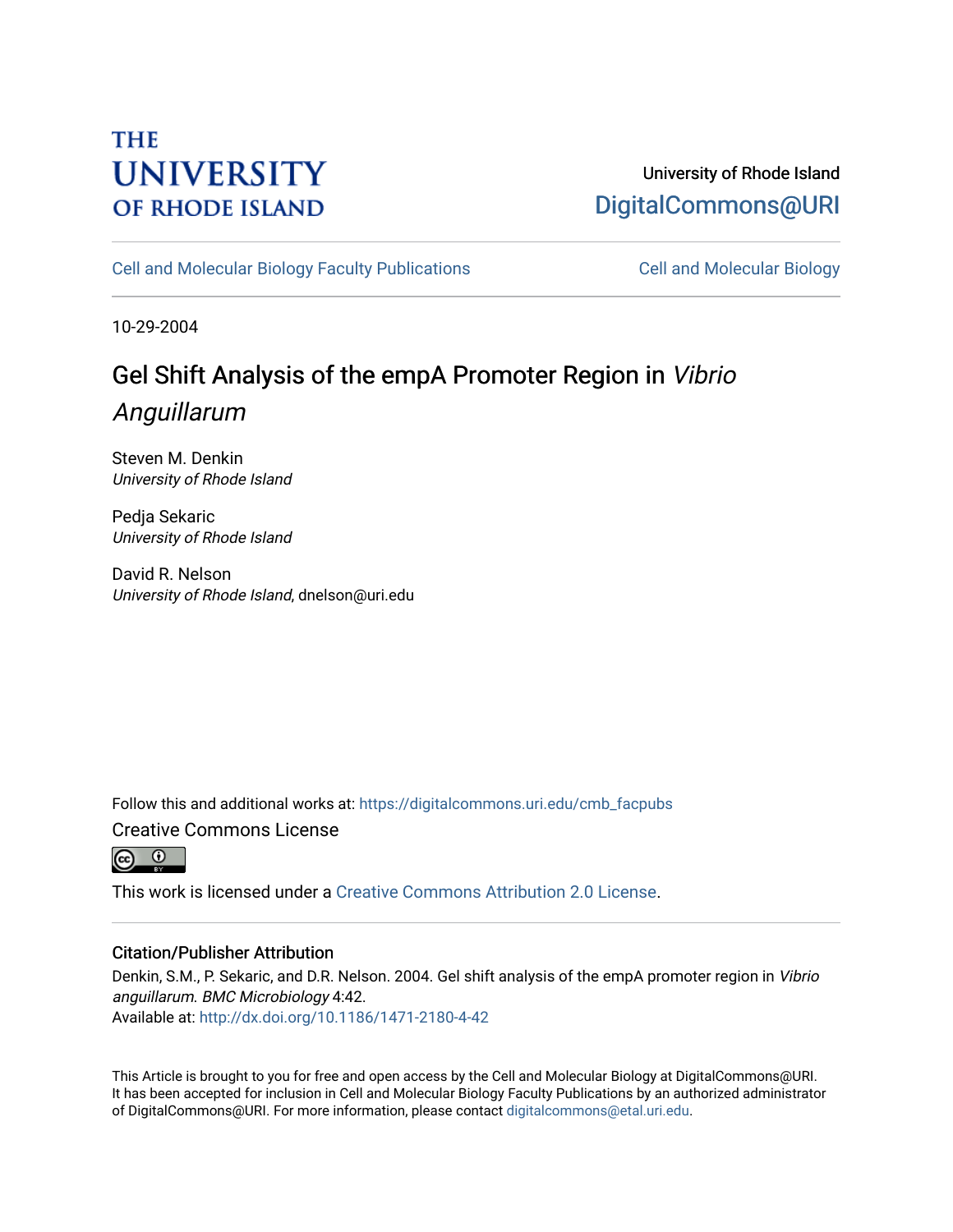## Research article **[Open Access](http://www.biomedcentral.com/info/about/charter/) Gel shift analysis of the** *empA* **promoter region in** *Vibrio anguillarum* Steven M Denkin<sup>1,2</sup>, Pedia Sekaric<sup>1,3</sup> and David R Nelson<sup>\*1</sup>

Address: 1Department of Cell and Molecular Biology, University of Rhode Island, Kingston, RI 02881, USA, 2Department of Molecular Microbiology and Immunology, Bloomberg School of Public Health, Johns Hopkins University, 615 N. Wolfe Street, Baltimore, MD 21205, USA and 3Department of Medicine, University of Massachusetts Medical School, LRB 360D, 364 Plantation Street, Worcester, MA 01605, USA

Email: Steven M Denkin - Sdenkin@jhsph.edu; Pedja Sekaric - pedjas@hotmail.com; David R Nelson\* - dnelson@uri.edu \* Corresponding author

Published: 29 October 2004

*BMC Microbiology* 2004, **4**:42 doi:10.1186/1471-2180-4-42

Received: 20 July 2004 Accepted: 29 October 2004

[This article is available from: http://www.biomedcentral.com/1471-2180/4/42](http://www.biomedcentral.com/1471-2180/4/42)

© 2004 Denkin et al; licensee BioMed Central Ltd.

This is an Open Access article distributed under the terms of the Creative Commons Attribution License [\(http://creativecommons.org/licenses/by/2.0\)](http://creativecommons.org/licenses/by/2.0), which permits unrestricted use, distribution, and reproduction in any medium, provided the original work is properly cited.

#### **Abstract**

**Background:** The induction of metalloprotease encoded by *empA* in *Vibrio anguillarum* occurs at high cell density in salmon intestinal mucus. Previously we have shown that there are significant differences in *empA* expression in two strains of *V. anguillarum*, M93Sm and NB10. It is hypothesized that differences in *empA* regulation are due to differences in binding of regulatory elements.

**Results:** Two strains of *V. anguillarum*, M93Sm and NB10, were examined and compared for the presence of DNA regulatory proteins that bind to and control the *empA* promoter region. Gel mobility shift assays, using a digoxigenin (DIG)-labeled oligomer containing a *lux* box-like element and the promoter for *empA*, were done to demonstrate the presence of a DNA-binding protein. Protein extracts from NB10 cells incubated in Luria Bertani broth + 2% NaCl (LB20), nine salts solution  $+$  200  $\mu$ g/ml mucus (NSSM), 3M (marine minimal medium), or NSS resulted in a gel mobility shift. No gel mobility shift was seen when protein extracts from either LB20- or NSSMgrown M93Sm cells were mixed with the DIG-labeled *empA* oligomer. The azocasein assay detected protease activity in all incubation conditions for NB10 culture supernatants. In contrast, protease activity was detected in M93Sm culture supernatants only when incubated in NSSM. Since the *luxR* homologue in *V. anguillarum*, *vanT*, has been cloned, sequenced, and shown to be required for protease activity, we wanted to determine if *vanT* mutants of NB10 exhibit the same gel shift observed in the wild-type. Site-directed mutagenesis was used to create *vanT* mutants in *V. anguillarum* M93Sm and NB10 to test whether VanT is involved with the gel mobility shift. Both *vanT* mutants, M02 and NB02, did not produce protease activity in any conditions. However, protein extracts from NB02 incubated in each condition still exhibited a gel shift when mixed with the DIG-labeled *empA* oligomer.

**Conclusions:** The data demonstrate that protein extracts of *V. anguillarum* NB10 cells contain a protein that binds to a 50 bp oligomer containing the *empA* promoter-*lux* box-like region. NB10 cells express *empA* during stationary phase in all growth conditions. The DNA binding protein is not present in M93Sm extracts. M93Sm cells express protease activity only when incubated at high cell density in fish gastrointestinal mucus. The gel shift observed with NB10 cells is not due to VanT binding. The data also suggest that the DNA binding protein is responsible for the less restrictive expression of *empA* in NB10 compared to M93Sm.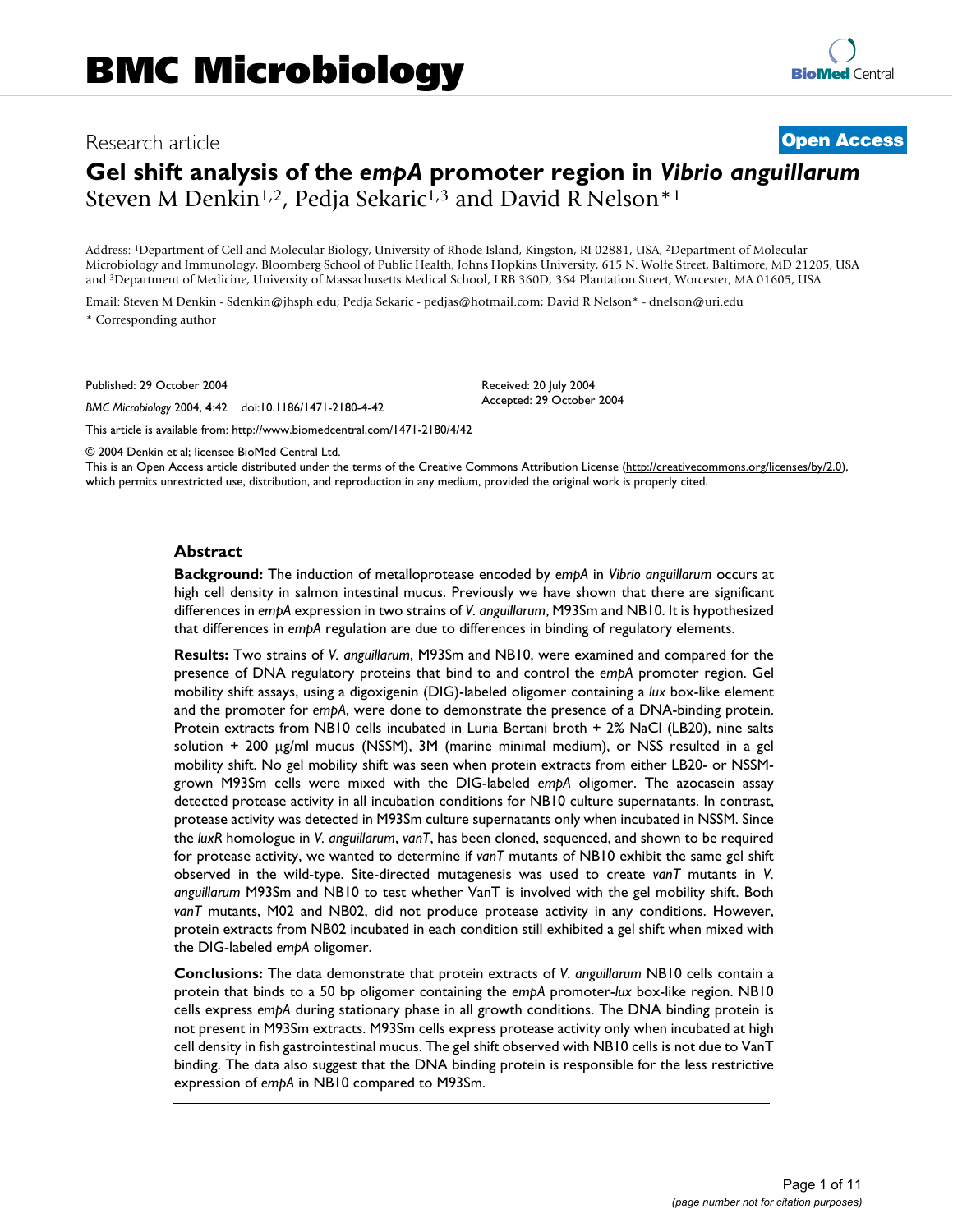### **Background**

*Vibrio anguillarum* is the causative agent of vibriosis, one of the major bacterial diseases affecting fish, bivalves, and crustaceans [1-3]. Vibriosis has been a major problem for the aquaculture industry around the world. Large economic losses due to this fish pathogen are sustained by the fish farming industry. Annual losses of cultured fish species in Japan alone exceed \$30 million [1]. Vibriosis in fish is observed as a hemorrhagic septicemia. Infected fish display skin discoloration and erythema around the base of the fins, vent, and mouth. Necrotic lesions form in the abdominal muscle. Mortalities within affected fish farm stocks range from 30–100% [1,4,5].

Extracellular metalloproteases are important virulence factors for many pathogenic bacteria including *Vibrio cholerae* [6,7] and *Vibrio vulnificus* [8-10]. The EmpA metalloprotease genes of *V. anguillarum* strains NB10 and M93Sm have been cloned and sequenced by Milton et al [11] and Denkin and Nelson [12], respectively. The EmpA metalloprotease of *V. anguillarum* shares significant sequence homology with other known proteases. Although the role of the EmpA metalloprotease is not completely understood, we showed previously that *V. anguillarum empA* mutants are either avirulent or attenuated for virulence in Atlantic salmon depending on the route of inoculation [12]. It can be hypothesized that EmpA causes tissue damage during pathogenesis.

Recently, the *Vibrio harveyi luxR* (LuxR<sub>Vh</sub>) homologue in *V*. *anguillarum*, *vanT*, was cloned, sequenced, and shown to be required for protease activity [13]. Lux $R_{Vh}$  dependent regulation of luminescence in *V. harveyi* occurs at the promoter of the *lux* operon [14,15]. While the amino acid sequence of LuxR<sub>Vh</sub> in *V. harveyi* is not similar to the Lux-R<sub>Vf</sub> protein in *V. fischeri* which also regulates luminescence [16], it is thought that  $LuxR<sub>Vh</sub>$  binds to the *lux* box and activates the expression of the luciferase genes. Since Lux-RVh functions as a transcriptional activator in *V. harveyi* and VanT is required for protease expression in *V. anguillarum*, we wanted to determine whether any proteins bind to the regulatory regions (e.g. the *lux* box-like element and promoter) immediately upstream of *empA*.

We have previously shown that *V. anguillarum* cells grow rapidly in Atlantic salmon intestinal mucus [17,18] and that *empA* is strongly induced when cells are incubated at high density in mucus [17]. Further, we have demonstrated that *empA* transcription is RpoS-dependent [12]. Our findings also suggest that quorum sensing and undescribed autoinducer(s) help to regulate the expression of *empA* in *V. anguillarum* [12]. Additionally, Milton et al [19] previously identified a *lux* box-like element about 70 bp upstream of the translational start of *empA*, which we subsequently showed to span the transcriptional start site

[12]. In this study, we examine, compare, and contrast the expression of metalloprotease encoded by *empA* in two strains of *V. anguillarum* (M93Sm and NB10). Differences in *empA* expression were investigated with regards to various growth conditions, the presence or absence of DNAbinding proteins, and putative regulatory proteins.

### **Results**

#### *Gel shift analysis of the empA promoter*

The possibility of DNA-binding proteins interacting with regulatory sequences of *empA*, were examined using a digoxigenin (DIG) labeled oligomer containing the *lux* boxlike element and *empA* promoter region. The location of double stranded oligomer relative to the promoter and coding sequences is shown in Fig. 1. Protein extracts from *V. anguillarum* M93Sm and NB10 cells incubated in LB20 and NSSM were mixed with the DIG-labeled oligomer (Fig. 2). NB10 and M93Sm cells were incubated in LB20 and NSSM for 3 h and protein extracts from cells at 0 and 3 h were prepared. DNA binding was observed in protein extracts from NB10 incubated in LB20 and NSSM (Fig. 2A and 2B) at both 0 and 3 h. A 3.7-fold increase (from  $T = 0$ h) in the amount of DNA binding was observed by 3 h in extracts from NSSM-grown NB10 cells (Fig. 2B, NB10 lane 2). An additional 1.4-fold increase in DNA binding was observed when the amount of protein was increased from 5 µg to 7.5 µg (Fig. 2B, NB10 lane 3). Although only a minor change in the amount of DNA binding (1.4-fold increase) was detectable by 3 h in NB10 extract from LB20-grown cells, a 4.7-fold decrease (from  $T = 0$  h) in free DIG-labeled oligomer was observed (Fig. 2A, NB10 lane 2). In addition, a 8.9-fold decrease in free DIGlabeled oligomer was detected when 7.5 µg protein was added (Fig. 2A, NB10 lane 3). Specificity of protein binding to the DIG-labeled oligomer was tested by competitive inhibition of binding by the addition of excess amounts of an identical unlabeled oligomer. When excess unlabeled *lux* box-*empA* promoter oligomer was added to protein extracts from LB20- and NSSM-grown NB10 cells binding to the DIG-labeled oligomer was abolished. Further, the addition of unlabeled oct2A (a non-competitive oligomer) to protein extracts did not affect the gel mobility shift of the DIG-labeled oligomer caused by protein extracts from NB10 cells incubated either in LB20 or NSSM. In contrast to protein extracts from NB10 cells grown in LB20 or NSSM causing a gel shift, protein extracts from M93Sm cells incubated in either condition did not show any binding to the DIG-labeled oligomer (Fig. 2A and 2B). Even when 7.5 µg of protein was used, a band shift was not observed. In a separate experiment, protein extracts from NB10 cells incubated in 3M or starved in NSS also caused a similar gel mobility shift for the DIG-labeled oligomer (Fig. 3). Additionally, even when 5 µg of protein extract from exponentially growing NB10 cells in LB20 was added to the DIG-labeled oli-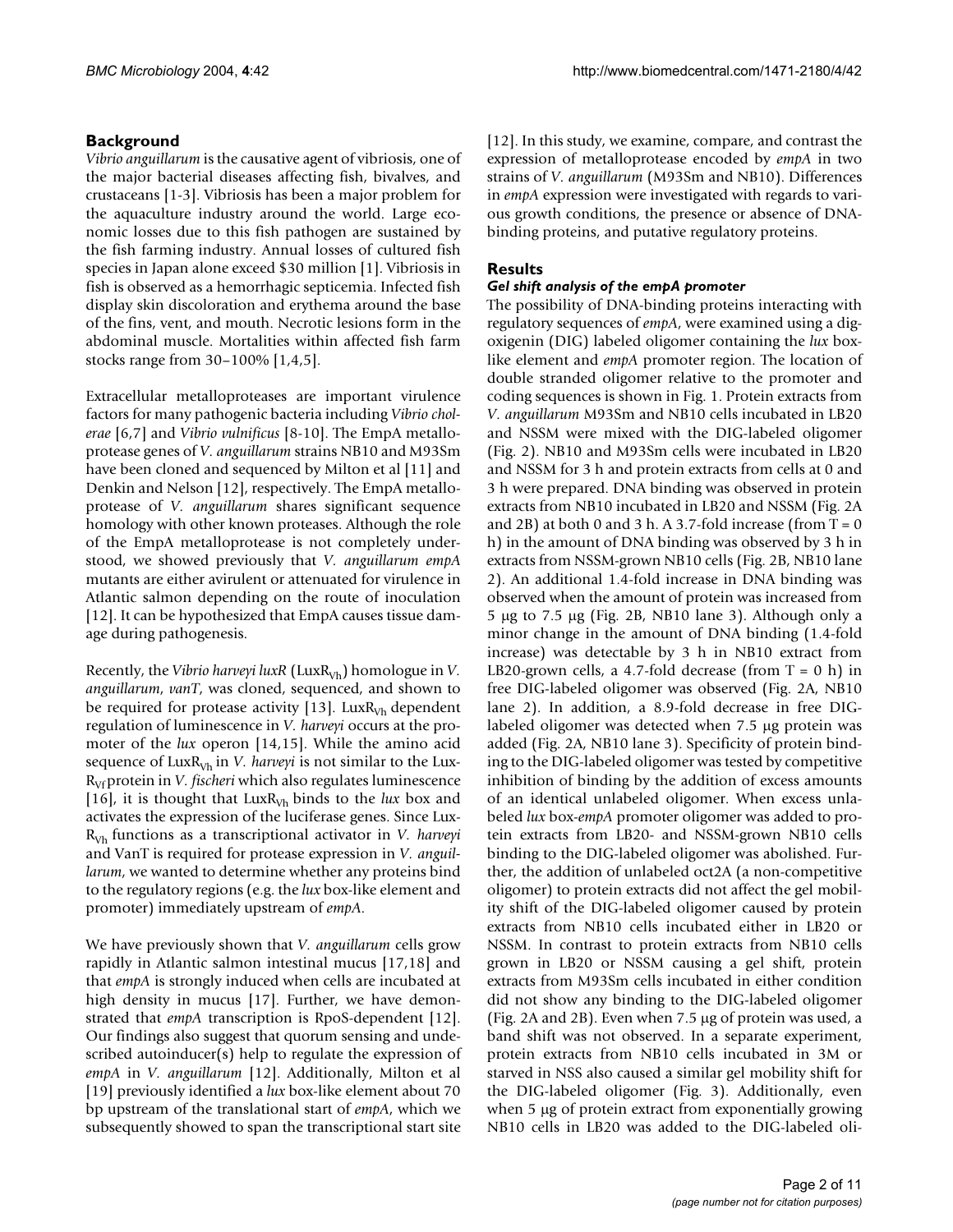$-35$  $-1<sub>0</sub>$  $+1$ actatttt*ccgtgctac*tggcgaggttggtttctt*gatca*ttttcaatgaGcgaatcattcgcagtcacgtcgctggtggttg<br>aaanactagtagtaanttactcocttagtaacgtcacgtcaggcg aaagaactaggtaaaagttactcgcttagtaagcgtcagtgcagcg

 $***$ attggatgtaagtcgtcagcggatgctaataataactctctaggattgagaa**ATG**aaaaaagtacaacgtcaaatgaag<br>PRS MKKVOLOMK RBS M K K V Q L Q M K

#### Figure 1

**Nucleotide sequence of the promoter region of** *empA*. The 5'-coding sequence and immediate upstream/promoter sequence of *empA* is presented. The base-paired sequence indicates the annealed primers empA3W and empA3C (Table 2). The transcriptional start site is indicated by +1, the *rpoS*-dependent promoter regions are indicated as -10 and -35 with the bases in italics [12], and the *lux* box-like element [19] is underlined. Additionally, the start translation site (ATG) is in bold with the translated product below and the ribosome binding site (RBS) is marked above (\*).

gomer, a band shift was observed. Further, in this gel shift experiment, M93Sm protein extract was added as a negative control to the labeled DIG-labeled oligomer and no shift was observed.

#### *Protease activity in LB20, NSSM, 3M, and NSS*

Expression of *empA* in NB10 occurs in both LB20 and NSSM, while M93Sm exhibits *empA* expression only in NSSM [12]. Since a gel mobility shift was observed in NB10 protein extracts in all conditions of growth and during starvation, these cells were tested for protease activity in 3M and NSS in addition to LB20 and NSSM (Fig. 4). Protease activity was detected in NB10 cells after 1 and 3 h of incubation in NSSM or LB20, respectively (Fig. 4A). Maximum protease activity was observed at 4 h for both conditions of incubation. In addition, protease activity was observed in NB10 cells incubated in 3M or starved in NSS after 1 h and continued to increase during the next hour of the 4 h experiment. Throughout the incubation, NB10 cells in 3M produced 3–4 fold greater amounts of protease activity than cells in NSS. The amount of protease measured in NSS at 4 h was only 14 and 17% of the amount produced in LB20 and NSSM, respectively. In contrast, protease activity was observed in M93Sm cells only when incubated in NSSM (Fig. 4B). M93Sm cells did not produce protease activity in any of the other conditions examined.

#### *Effects of* **vanT** *mutations on protease activity and gel mobility shift*

Since *vanT* of *V. anguillarum* NB10 was cloned, sequenced and shown to be required for protease activity [13], *vanT* mutants of both M93Sm and NB10 were created by site directed mutagenesis and tested for protease activity in LB20 and NSSM. When the mutants (NB02 and M02)

were incubated in NSSM for 3 h, a small amount of protease activity was detected (5 and 13% of the wild-type levels, respectively) (Fig. 5). No protease activity was observed in M93Sm, M02, or NB02 incubated in LB20.

The *vanT* mutant strains (M02 and NB02) and their parental wild-types (M93Sm and NB10, respectively) were also examined for *vanT* transcription by RT-PCR (Fig. 6). Neither *vanT* mutant produced *vanT* transcripts. Interestingly, both wild-type strains produced *vanT* mRNA in both LB20 and NSSM.

To determine if VanT was binding to the *lux* box-*empA* promoter, protein extracts from NB02 were tested in the gel shift assay (Fig. 7). Protein extracts from NB02 cells incubated in NSSM and LB20 exhibited binding to the DIG-labeled oligomer similar to that observed with protein extracts from wild-type NB10 cells (compare to Fig. 2). These data show that VanT was not responsible for the gel mobility shift of the *lux* box – *empA* promoter oligomer.

#### **Discussion**

It has been demonstrated that the transcriptional activator, LuxR<sub>Vf</sub>, in *Vibrio fischeri*, activates expression of the *lux* operon via interaction with the *lux* box [15,16,20,21]. Although there is incomplete understanding of  $LuxR<sub>Vf</sub>$ interaction with the *lux* box, good evidence is available that shows a specific *lux* box sequence required for efficient LuxR<sub>Vf</sub> binding [21]. LuxR<sub>Vh</sub> from *V. harveyi* and Lux-R<sub>Vf</sub> from *V. fischeri* are not the same transcriptional activator proteins [22]. These proteins differ in their activation of the *lux* operon. In *V. fischeri*, LuxR<sub>Vf</sub> interacts with an acylhomoserine lactone autoinducer and then binds to the *lux* box to activate transcription of the *lux*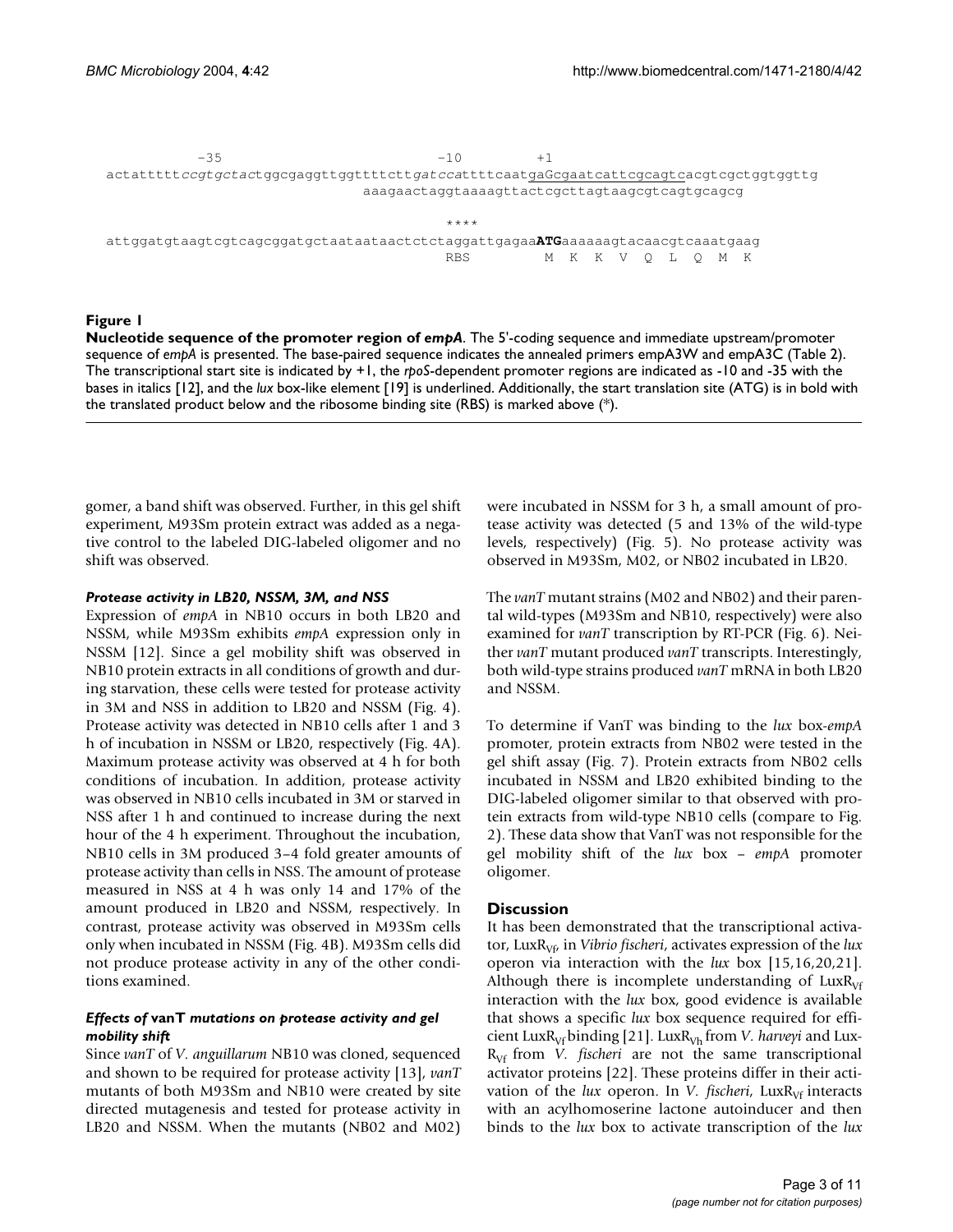

#### Figure 2

**Gel shift analysis using a DIG-labeled 50 bp oligomer (0.8 ng/lane) containing the** *empA* **promoter region and putative** *lux* **box.** Protein extracts were prepared from *V. anguillarum* M93Sm (left) and NB10 (right) incubated in (A) LB20 or (B) NSSM and added to DIG-labeled DNA. DIG-labeled DNA alone was added to the lane marked with an asterisk  $(*)$ . Lane 1, 5 µg of protein extract from cells at time 0 h; lane 2, 5 µg protein extract from cells at time 3 h; lane 3, 7.5 µg protein extract from cells at time 3 h; lane 4, 5 µg protein extract from cells at time 3 h plus the unlabeled *lux* box-*empA* promoter containing oligomer; and lane 5, 5 µg protein extract from cells at time 3 h plus non-competitive oct2A (from *E. coli*) unlabeled 39 bp oligomer. The data presented are representative of three replicate experiments.

genes [23]. In *V. harveyi*, the regulation of luminescence occurs via a phosphorelay signal transduction system, which involves  $LuxR<sub>Vh</sub>$  binding to the  $lux$  box independent of an autoinducer [24]. Additionally, a central response regulator, LuxO, has been shown to regulate the expression of  $luxR$  [24] in *V. harveyi*. Recently, the Lux $R_{Vh}$  homologue of *V. fischeri* was identified as LitR [25]. However, it is not known if *V. fischeri* uses a phosphorelay cascade to control LitR interaction with the *lux* operon.



#### Figure 3

**Gel shift analysis of proteins from NB10 cells incubated in 3M and NSS.** Cells grown overnight in LB20 were washed twice in NSS and resuspended at 2 × 109 cfu/ml in the appropriate medium. Protein extract  $(5 \mu g)$  from cells incubated for 3 h in each condition was added to the gel shift reaction with the DIG-labeled oligomer. DIG-labeled DNA alone was added to the lane marked with an asterisk  $(*)$ . Reactions containing protein extracts prepared from each condition was loaded onto the gel: lane 1, NSSM; lane 2, NSSM + unlabeled oligomer; lane 3, LB20; lane 4, 3M; lane 5, NSS; lane 6, exponential phase cells in LB20; and lane 7, M93Sm in NSSM. The data presented are representative of three replicate experiments.

In this study, two strains of *V. anguillarum* (NB10 and M93Sm) were examined for a *empA* promoter region binding protein. In all conditions, incubation with NB10 protein extracts resulted in a gel mobility shift to the DIGlabeled oligomer. In contrast, M93Sm extracts did not show any protein binding to the labeled DNA in any conditions tested. This was interesting because NB10 protease production occurs in all conditions, while M93Sm protease activity is detected only when the cells are incubated in mucus. Recently, VanT, the Lux $R_{Vh}$  homolog in *V*. *anguillarum*, was identified by Milton et al [13] and shown to positively regulate EmpA metalloprotease and biofilm production. We created *vanT* mutants in both M93Sm and NB10 and tested them for *vanT* expression, protease activity, and DNA binding. These two mutants, M02 and NB02, did not produce detectable *vanT* mRNA. However, both exhibited low levels of protease activity in mucus -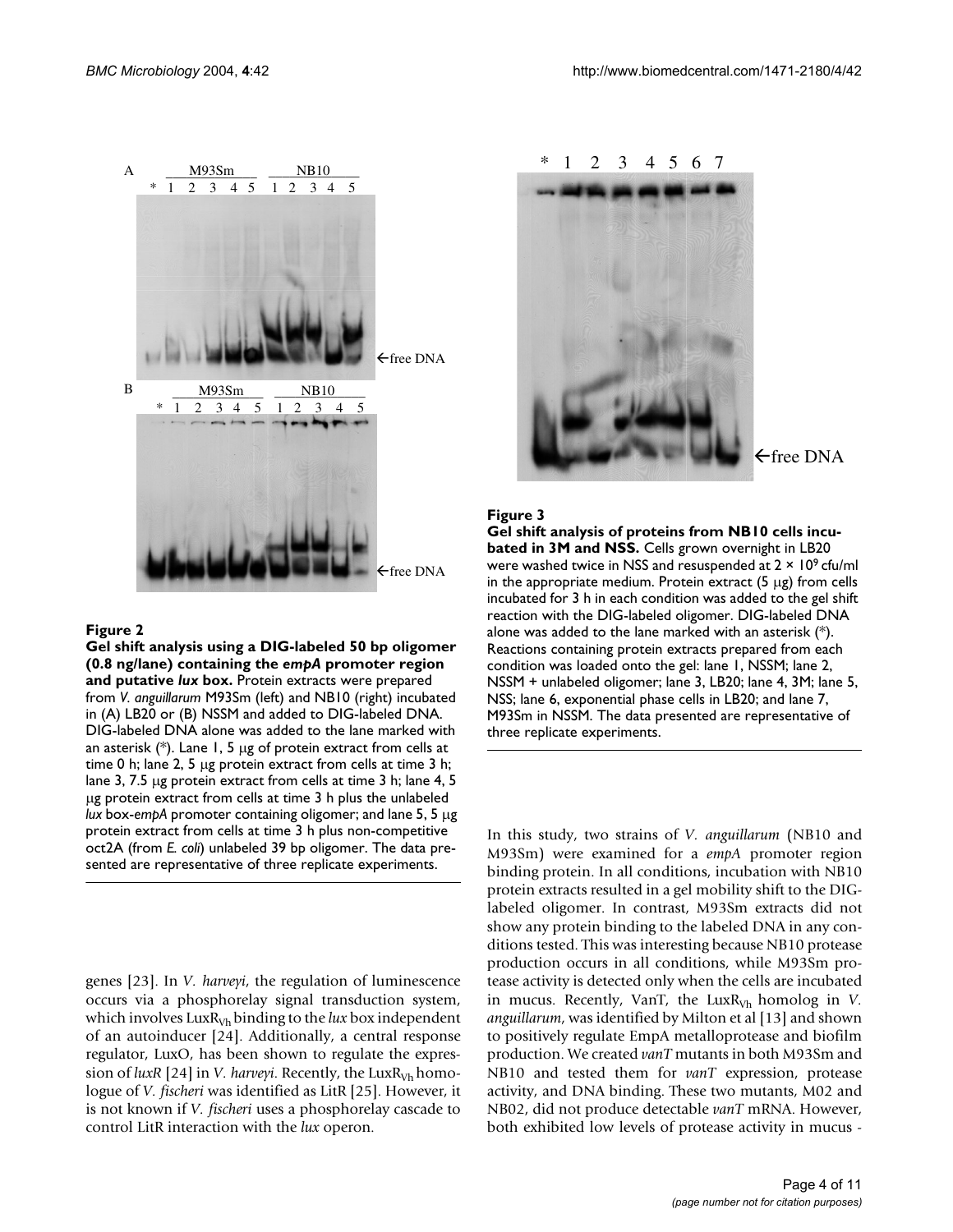

**Induction of protease activity in** *V. anguillarum* **NB10 (A) and M93Sm (B) cells incubated in LB20 (**●**), NSSM (**■**), 3M (**▲**) or NSS (**▼**).** Cells were grown for 16 h in LB20 at 27°C, harvested by centrifugation, washed twice in NSS, and resuspended at 2 × 109 CFU/ml in each condition. Samples were taken at the indicated times and cell-free supernatant was tested for protease activity using the azocasein assay. Both of the experiments shown represent a single experiment, although each experiment was repeated at least three times with similar results.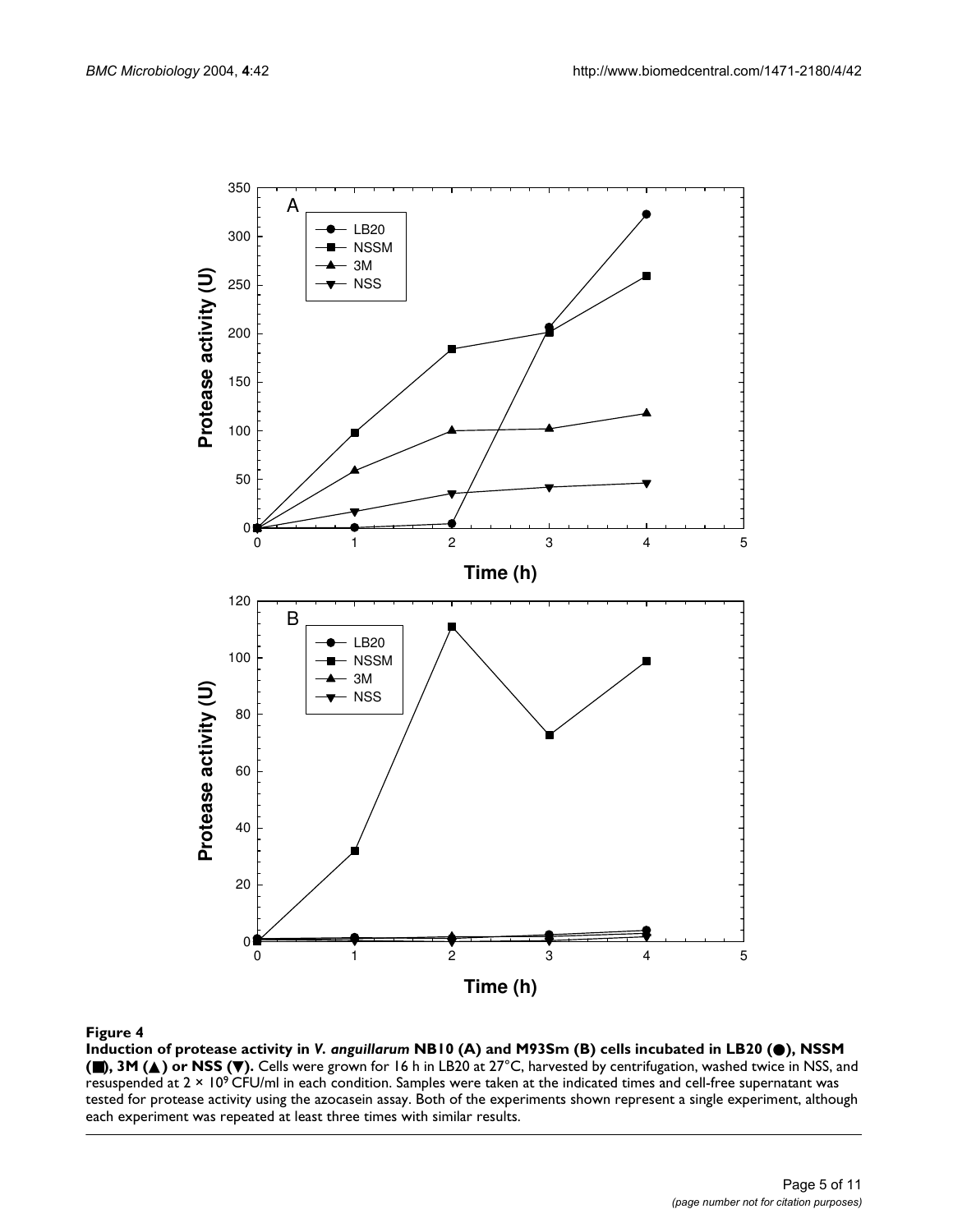

**Induction of protease activity in** *V. anguillarum* **wild type (circles) and** *vanT* **mutant strains (squares).** Cells were grown for 16 h in LB20, harvested by centrifugation, washed twice in NSS, and resuspended at 2 × 109 CFU/ml in either LB20 (open symbols) or NSSM (solid symbols). (A) NB10 and *vanT* mutant, NB02. (B) M93Sm and *vanT* mutant, M02. Both of the experiments shown represent a single experiment, although each experiment was repeated at least three times with similar results.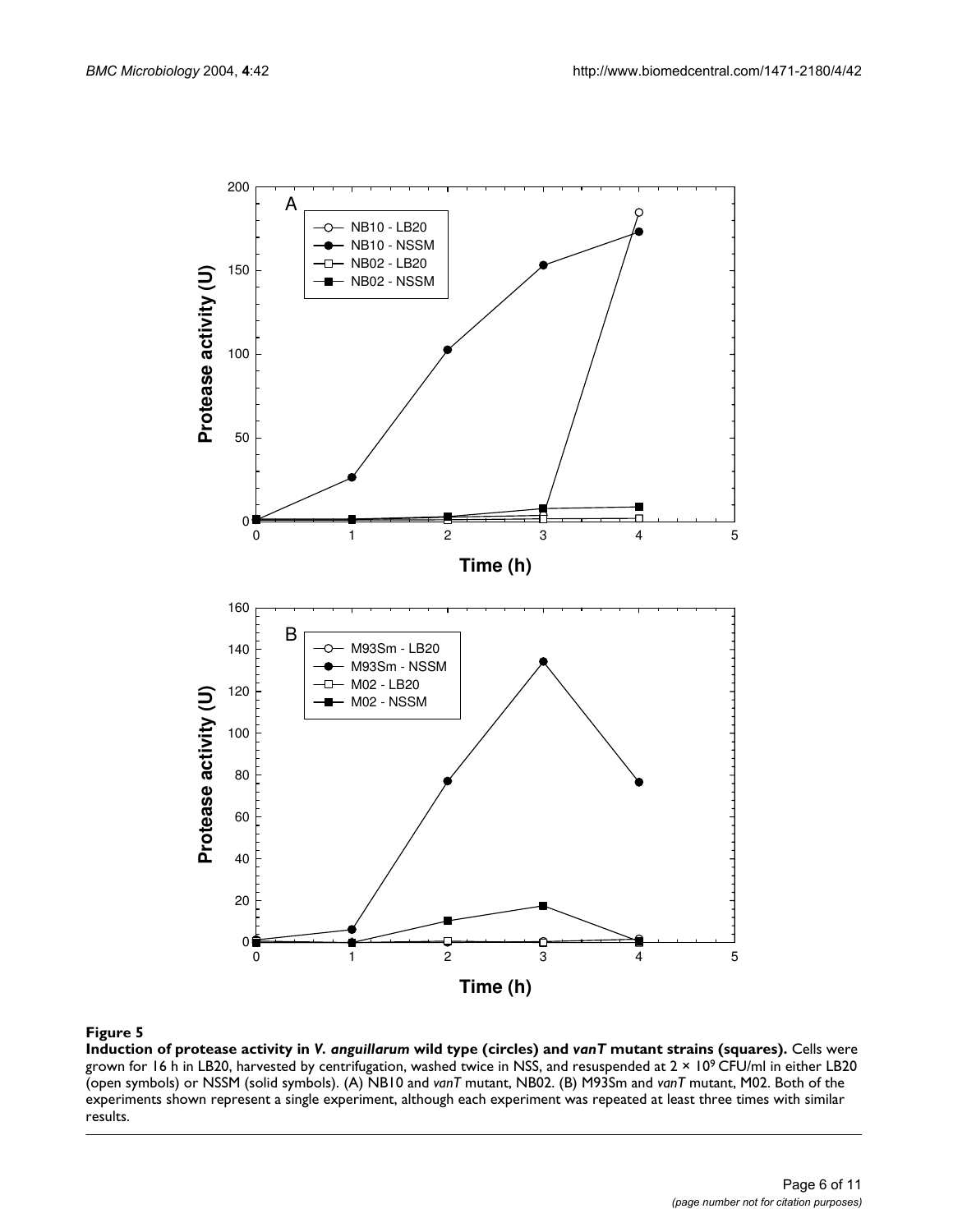

#### Figure 6

**RT-PCR analysis of** *vanT* **expression in wild-type (M93Sm and NB10) and** *vanT* **mutant (M02 and NB02) strains of** *V. anguillarum***.** Cells were grown overnight in LB20, washed twice in NSS, and resuspended in either LB20 or NSSM at 2 × 109 CFU/ml. RNA from LB20- (L) and NSSM- (M) grown cells was prepared and used in RT-PCR reactions. RNA was extracted from cells at 0 h and 3 h after resuspension. As a positive control, PCR was performed on DNA from M93Sm (lane A) and NB10 (lane B). As a negative control, RT was omitted from the reaction containing RNA samples; a representative result is shown in lane C. The PCR and RT-PCR products were visualized on a 1% agarose TAE gel containing ethidium bromide. Molecular weight standard (indicated in kilobase pairs) are in lane S. The data presented are representative of three replicate experiments.

 $\leftarrow$ free DNA

#### Figure 7

**Gel shift analysis of the** *V. anguillarum vanT* **mutant, NB02 in NSSM and LB20.** The same labeled oligomer used in Figures 1 and 2 was added to protein extracts from NB02 cells incubated in NSSM and LB20. DIG-labeled DNA alone was added to the lane marked with an asterisk (\*). Lane 1, 5 µg of protein extract from cells at time 0 h; lane 2, 5  $\mu$ g protein extract from cells at time 3 h; lane 3, 5  $\mu$ g protein extract from cells at time 3 h plus unlabeled *lux* box*empA* promoter; and lane 4, 5 µg protein extract from cells at time 3 h plus the oct2A (from *E. coli*) unlabeled oligomer. The data presented are representative of three replicate experiments.

about 5% and 13% of wild type activity in mucus, respectively. For NB02, no protease activity in LB20 was observed. These results demonstrate that *vanT* is required for protease activity in a non-mucus containing medium (*V. anguillarum* NB10 in LB20), confirming the result reported by Milton et al [13]. Our results also show that in NSSM, *vanT* mutants still exhibit some protease activity, but VanT is required for full protease activity in both M02 and NB02 cells.

We tested a *vanT* mutant of *V. anguillarum* for the possibility of VanT binding to and activation of *empA* expression. Since the *V. anguillarum* NB10 strain expresses *empA* during stationary phase in all conditions tested and protein extracts from these conditions show DNA binding to the *empA* promoter region, it was hypothesized that VanT binds to this region. The *vanT* mutant, NB02, was analyzed for gel shift using protein extracts from cells incubated in LB20 and NSSM. Protein extracts from NB02 cells incubated in each condition still caused a band shift. This result suggests that VanT, the  $LuxR<sub>Vh</sub>$  homolog in *V*.

*anguillarum*, either does not bind to the *empA* promoter region containing the *lux* box-like element or perhaps VanT binds to a second protein that binds to this DNA sequence. The former possibility is more likely since the gel shift observed in NB02 is identical to that observed in NB10 extracts. Further, since the M93Sm *vanT* mutant, M02 still exhibits about 13% of the wild type protease activity in NSSM and does not exhibit protein binding in the gel shift analysis, it is probable that VanT does not bind to the *empA* promoter-*lux* box region. However, Croxatto et al. [26] demonstrated recently that purified VanT protein binds to the *V. anguillarum* NB10 promoter regions for *empA*, *vanOU*, and *vanT*. Examination of their data shows that VanT binds more strongly to the promoters for *vanOU* and *vanT* (binding observed with 0.3 µg purified VanT per 2 ng DIG-labeled DNA) than to the *empA* promoter (binding observed with 2.5 µg VanT per 2 ng DIG-labeled DNA). It should be noted that in our study only 5 µg of total protein extract was used in the gel shift analysis. That binding to the *empA* promoter is still observed in *vanT* mutants strongly suggests that an unidentified protein binds to the promoter-*lux* box region.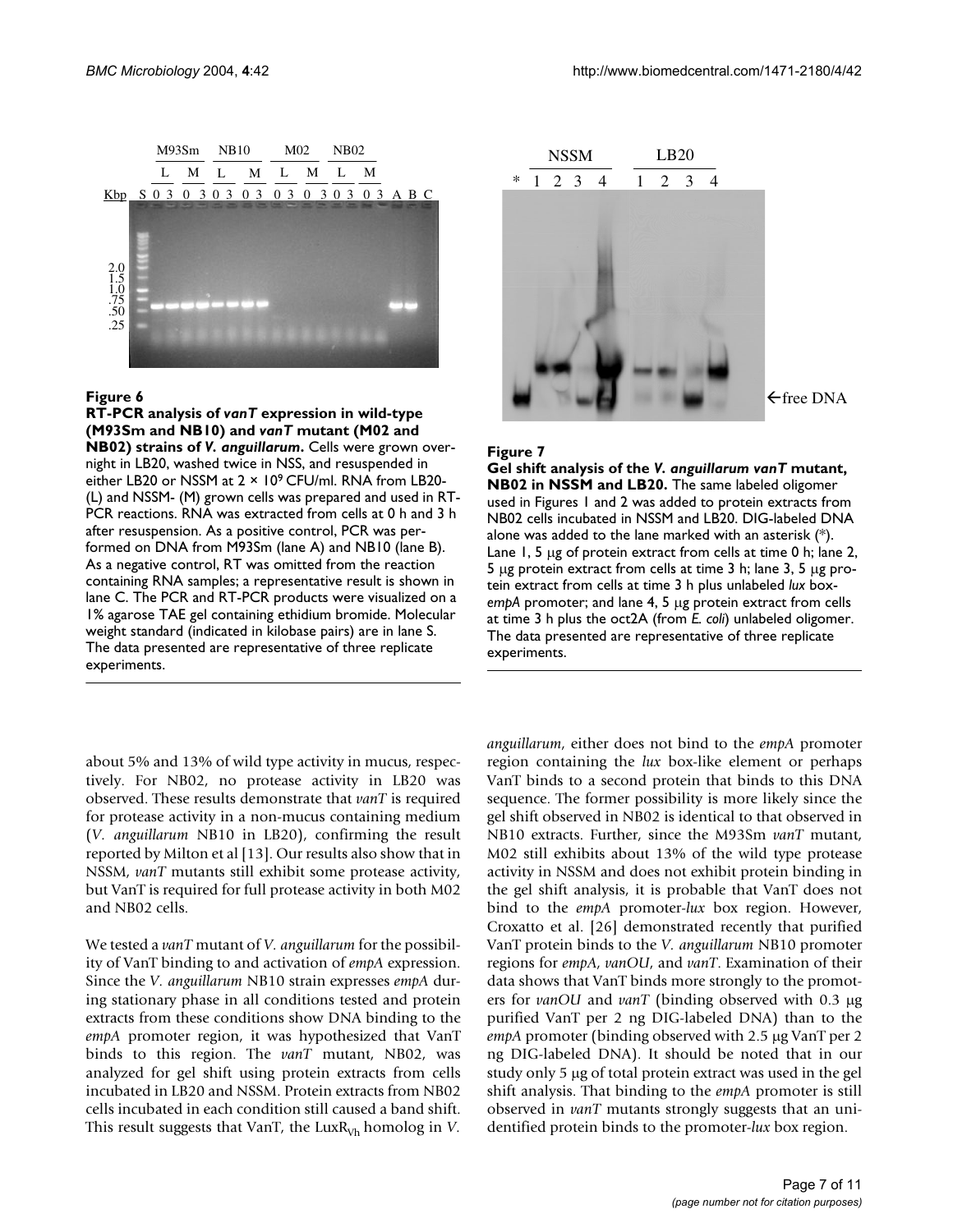Previously, we have shown that *empA* in *V. anguillarum* M93Sm is positively regulated by at least two components of salmon gastrointestinal mucus [17]. In this study we show that NB10 cells exhibit protease activity under all nutritional conditions including starvation in NSS when at high density, whereas M93Sm only induces protease activity in mucus. RpoS is required for expression of *empA* in both M93Sm and NB10 [12]. This was demonstrated by the observation that *rpoS* mutants of M93Sm (M03) and NB10 (NB03) exhibit no protease activity when cells are incubated in either LB20 or mucus during stationary phase. Extracellular factors present in conditioned media showed both positive and negative effects on *empA* expression [12]. LB20 conditioned supernatants from M93Sm cause a more rapid and increased production of protease activity (in NB10 and M93Sm cells). However, conditioned LB20 from the *luxS* mutant, M01added to wildtype cells results in a more rapid induction of protease activity, which suggests that AI-2 may act as a negative regulator of *empA*.

In this study we confirmed that VanT is required for *empA* expression in NB10 when incubated in LB20; however, when NB10 or M93Sm cells are incubated in NSSM, a small percentage of protease activity remains in the *vanT* mutants. Our data support the observation by Croxatto et al [13] that VanT positively regulates *empA* expression. Further, the role of VanT as a transcriptional activator of *empA* via the *lux* box-like element has not been established. Our data show that VanT does not bind to the *empA* promoter *lux* box-like region, but is required for maximum protease activity. In addition, we show that in NB10 an unknown protein binds to the *empA* promoter*lux* box region that may increase protease activity in all conditions. In contrast, M93Sm protein binding to this

|  |  |  |  |  |  | Table 1: Strains and plasmids used in this study |  |
|--|--|--|--|--|--|--------------------------------------------------|--|
|--|--|--|--|--|--|--------------------------------------------------|--|

region is not observed and protease activity is detected only when cells are incubated in mucus. In conclusion, the expression of the *empA* virulence gene in *V. anguillarum* is regulated transcriptionally by the alternative σfactor RpoS  $(\sigma^s)$  and the transcriptional activator VanT (a Lux $R_{Vh}$  homologue). Additionally, an unknown DNA binding protein binds specifically to the *empA* promoter *lux* box-like region in NB10 cells, but not in M93Sm cells. We hypothesize that this protein permits *empA* expression in the absence of the inducing factors in fish gastrointestinal mucus. A better understanding of how and why these two wild-type strains of *V. anguillarum* exhibit different levels of *empA* expression will further reveal how virulence genes are regulated in this fish pathogen.

#### **Conclusions**

Differences in *empA* expression between the two strains of *V. anguillarum*, M93Sm and NB10, correspond with the production of an unknown regulatory protein that binds to a 50 bp oligomer identical to the promoter-*lux* box region of *empA*. For NB10, protein binding to the oligomer correlated with the expression of *empA* in all incubation conditions. However, M93Sm, which expresses *empA* only in mucus, did not exhibit protein binding in this condition. Additionally, a null mutation in *vanT* (*luxR* homologue) results in severely decreased or no *empA* expression, but does not abolish protein binding (in NB10) to the oligomer. Our data suggest that while *empA* expression in both *V. anguillarum* M93Sm and NB10 is dependent upon RpoS and VanT, the two strains differ in production of an unknown protein that binds to the promoter-*lux* box-like region of *empA*. We also hypothesize that the presence of this DNA binding protein permits NB10 cells to express *empA* in the absence of fish gastrointestinal mucus.

| Strain or plasmid  | Genotype and description                                      | Source or reference  |
|--------------------|---------------------------------------------------------------|----------------------|
| <b>Strains</b>     |                                                               |                      |
| Vibrio anguillarum |                                                               |                      |
| M93Sm              | Spontaneous Sm <sup>R</sup> mutant of WT M93 (serotype J-O-1) | Denkin & Nelson [17] |
| M02                | Sm <sup>R</sup> Cm <sup>R</sup> : M93Sm vanT mutant           | This study           |
| NB <sub>10</sub>   | WT (serotype O1)                                              | Milton et al. [11]   |
| <b>NB02</b>        | $\textsf{Cm}^R$ : NB10 vanT mutant                            | This study           |
| Escherichia coli   |                                                               |                      |
| <b>SM10</b>        | thi thr leu tonA lacY supE recA                               | Milton et al. [11]   |
|                    | $RP4-2-TC::Mu::Km (\lambda pir)$                              |                      |
| Plasmids           |                                                               |                      |
| pNQ705-1           | $\mathsf{Cm}^R$ ; suicide vector with R6K origin              | Milton et al. [11]   |
| pNOVanT            | $\text{Cm}^R$ ; 320 bp vanT in pNQ705-1                       | This study           |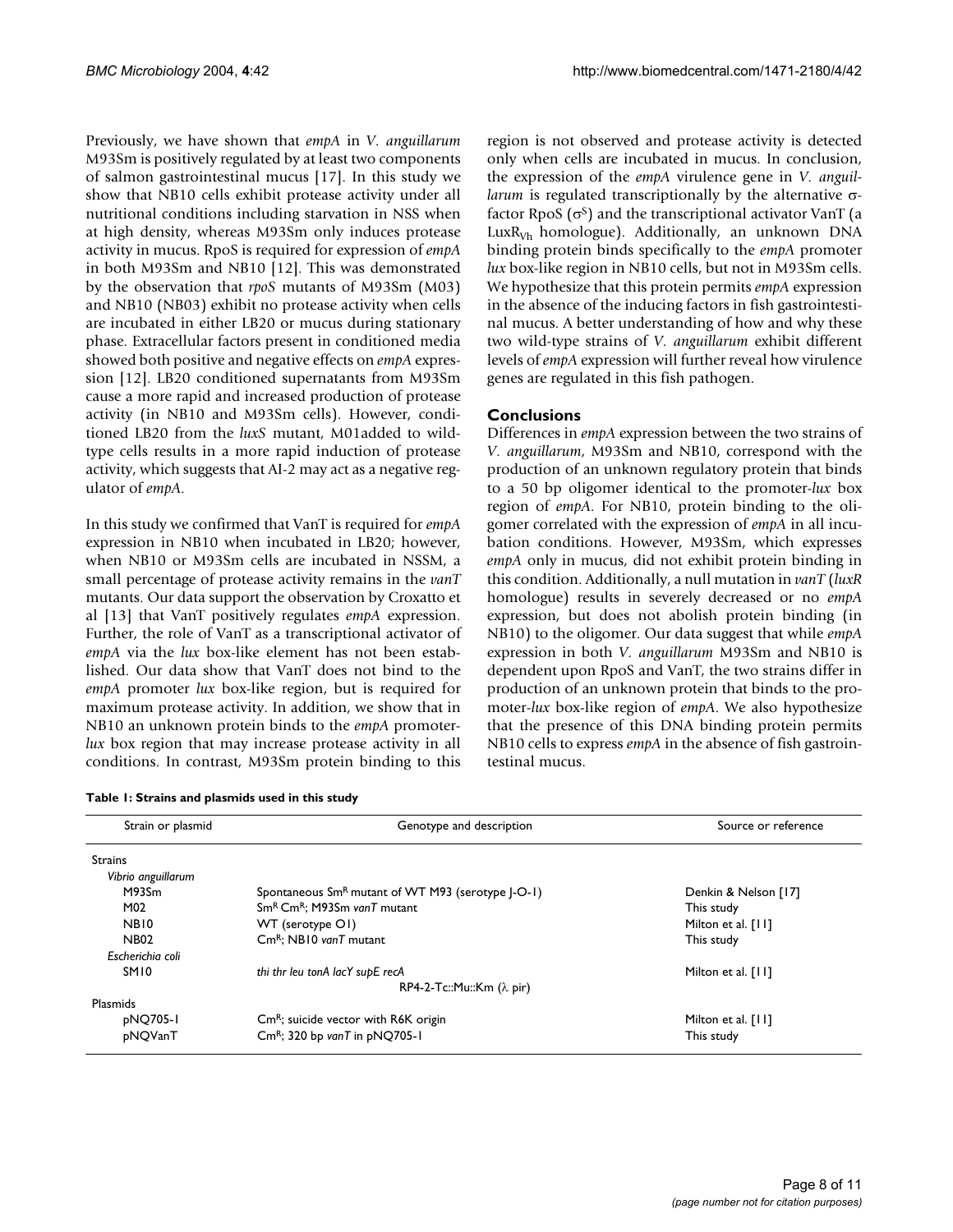#### **Methods**

#### *Bacterial strains, plasmids, and growth conditions*

All bacterial strains and plasmids used in this report are listed in Table 1. *V. anguillarum* strains were routinely grown in Luria-Bertani broth + 2% NaCl (LB20) [18,27] supplemented with the appropriate antibiotic, on a rotary shaker at 27°C. *Escherichia coli* SM10 was grown in LB10 (LB + 1% NaCl) on a rotary shaker at 37°C. Experimental media included: LB20, 3M (marine minimal media) [18,28], nine salt solution (NSS, a carbon-, nitrogen-, and phosphorus-free salt solution) and NSS plus 200 µg mucus protein/ml (NSSM) [18]. Gastrointestinal mucus was harvested from Atlantic salmon as previously described by Garcia et al. [18]. Overnight cultures of *V. anguillarum* were grown in LB20, centrifuged (9,000 × *g*, 10 min), and pelleted cells washed twice with NSS [18]. Washed cells were resuspended to appropriate cell densities in experimental media. Specific conditions are described in the text for each experiment. Cell densities were determined by serial dilution and plating on LB20 agar plates or by measuring optical density at 600 nm  $(OD<sub>600</sub>)$ . Antibiotics were used at the following concentrations: streptomycin (Sm), 200 µg/ml and chloramphenicol (Cm), 5 µg/ml.

#### *Bacterial matings*

Plasmids were introduced into *V. anguillarum* M93Sm and NB10 from *E. coli* SM10 by conjugation using the procedure described by Milton et al. [11,29,30]. Briefly, overnight cultures of *V. anguillarum* M93Sm or NB10 and *E. coli* SM10 containing the pNQ705-1 *vanT* clone, pNQVanT, were prepared and mixed using ratios of 1:1 or 3:1 (recipient: donor) in NSS plus 10 mM  $MgSO<sub>4</sub>$ . The cell suspension was vacuum filtered onto a 0.22 µm nylon membrane, which was placed on an LB15 (LB +  $1.5\%$ NaCl) agar plate and allowed to incubate overnight at 27°C. Following incubation, the cells were removed from the filter by vigorous mixing in NSS plus 10 mM  $MgSO<sub>4</sub>$ . The cell suspension (100  $\mu$ l) was plated on LB20 Sm<sup>200</sup> Cm5 (for M93Sm mutants) or on TCBS Cm5 (for NB10 mutants) and allowed to incubate at 27°C until *V. anguillarum* colonies were observed (usually 16–24 h).

#### **Table 2: Oligomers used in this study**

#### *Site-directed mutagenesis of* **vanT**

Site-directed mutagenesis was used to create gene interruptions within the structural gene of *vanT*. Primers (Table 2) were generated based on the *vanT* sequence for *V. anguillarum* NB10 (accession # AF457643). A 320 bp region from *vanT* was PCR amplified using Qiagen *Taq* DNA polymerase and cloned into the suicide vector, pNQ705, using *SacI* and *XbaI* restriction endonucleases to yield pNQVanT. The presence of the 320 bp *empA*-derived insert was confirmed by both PCR amplification and restriction analysis using *SacI* and *XbaI*. The mobilizable suicide vector, pNQVanT, was transferred into *V. anguillarum* by conjugation with *E. coli* SM10. *E. coli* SM10 contains the λ *pir* protein that is required for replication of pNQ705. Chloramphenicol resistant colonies were selected and screened for insertion within *vanT*. PCR and Southern blot analysis were used to confirm the incorporation of pNQVanT. For PCR analysis, a primer described previously by Milton et al. [11] complementary to the pNQ705 vector was utilized (Table 2). The forward primer, SD *vanT*-Forward (Table 2) is complementary to a region upstream of the insertion. PCR products were analyzed by electrophoresis through a 1.0 % agarose gel in Tris-acetate EDTA (TAE) [31] buffer containing 0.2 µg/ml ethidium bromide. The gene was interrupted within the 320 bp region of *vanT* rendering the mutants resistant to chloramphenicol at 5 µg/ml. The resulting *V. anguillarum vanT* mutants were designated M02 (derived from M93Sm) and NB02 (derived from NB10) (Table 1).

#### *Gel mobility shift assay*

Protein extracts were prepared from 2 ml of cells using the Sigma CelLytic™ B bacterial cell lysis/extraction reagent containing 0.2 mg/ml lysozyme, 1 mM DTT, 2 mM EDTA, and 1 mM phenylmethylsulfonyl fluoride (PMSF). Briefly, the cells were pelleted from the experimental conditions by centrifugation at  $9,000 \times g$  for 10 min, 4 °C. In addition, cells were lysed by multiple freeze-thaw cycles in crushed dry ice or in liquid nitrogen and then heated at 37°C. Insoluble cell debris was centrifuged at 12,000 × g for 10 min, 4°C. Protein concentration was determined using the Bradford assay (Bio-Rad).

| Oligomer                                                         | Sequence <sup>a</sup>                                                                                                                                                                                                                       |
|------------------------------------------------------------------|---------------------------------------------------------------------------------------------------------------------------------------------------------------------------------------------------------------------------------------------|
| pNQ705-R<br>SDvanT-F<br>SDvanT-R<br>vanT-F2<br>vanT-R2<br>empA3W | 5'-GCGTAACGGCAAAAGCACCGCCGGACATCA-3'<br>5'-GGTGAGCTCCTGATGGAAATCGCTCTTGAAG-3'<br>5'-GGTTCTAGAGTGGCCACACTTCTTCGCG-3'<br>5'-GGAAACATCGATAGAAAAACG-3'<br>5'-GATGCAGAGCATGCTGAGG-3'<br>5'-TGGTTTTCTTGATCCATTTTCAATGAGCGAATCATTCGCAGTCACGTCGC-3' |
| embA3C                                                           | 5'-ACCAGCGACGTGACTGCGAATGATTCGCTCATTGAAAATGGATCAAGAAA-3'                                                                                                                                                                                    |

a Restriction sites *SacI* (GAGCTC) and *XbaI* (TCTAGA) are underlined.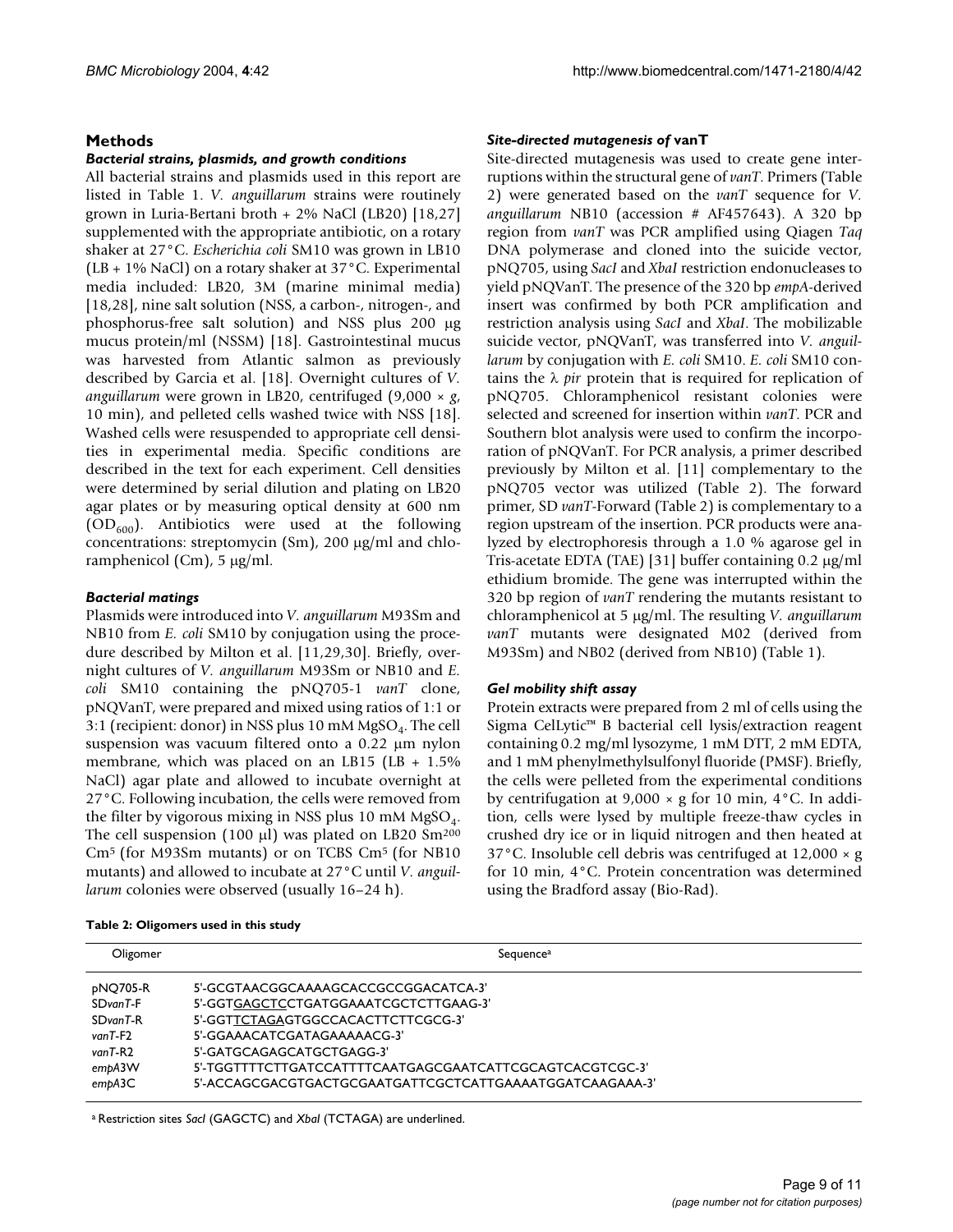The digoxigenin (DIG) gel shift kit for 3'-end labeling of oligonucleotides (Roche Applied Science, Indianapolis, IN) was used for protein-DNA binding assays. The 50 bp oligomers (Table 2) used contain the *empA* promoter region and putative *lux* box. These oligomers were synthesized and purified by HPLC (Integrated DNA Technologies, Coralville, IA). The oligomers were annealed, labeled, and used in the gel shift reactions according to the manufacturer's instructions (Roche). An 8% native polyacrylamide gel in 0.25 × TBE (Tris-borate-EDTA buffer) was prepared and used for electrophoresis (in  $0.5 \times$  TBE) of the gel shift reactions. Blotting was performed using a Biorad electro-blotting system (model Trans blot) according to the manufacturer's instructions. Chemiluminescence detection of DIG-labeled DNA-protein complexes on the nylon membranes was detected using Hyperfilm ECL (Amersham Pharmacia). Gel mobility shift fluorograms were examined quantitatively using a densitometer (Molecular Dynamics, Personal Densitometer, SI). All gel mobility shift experiments were repeated three times and the data presented are representative examples of each experiment.

#### *Detection and quantification of protease activity*

Culture supernatants were assayed for proteolytic activity using our previously described modification of the method by Windle and Kelleher [17,32]. Briefly, culture supernatant was incubated with azocasein (5 mg/ml) dissolved in Tris-HCl (50 mM, pH 8.0) containing 0.04%  $\text{NaN}_3$ . Culture supernatant was prepared by centrifuging 1 ml of cells at  $12,000 \times g$  (10 min, 20 °C). Supernatant was removed and filtered through a 0.22 µm pore size cellulose-acetate filter. Filtered supernatant (100 µl) was incubated at 30°C with 100 µl of azocasein solution. Incubation time of 30 min was sufficient for assays of supernatants from cell suspensions of  $\geq 5 \times 10^8$  cells/ml. Reactions were terminated by addition of trichloroacetic acid (TCA) (10% wt/vol) to a final concentration of 6.7% (wt/vol). The mixture was allowed to stand for 1 to 2 min and centrifuged  $(12,000 \times g, 4 \text{ min})$  to remove unreacted azocasein, and supernatant containing azopeptides was suspended in 700 µl of 525 mM NaOH [32]. Absorbance of the azopeptide supernatant was measured at 442 nm using a Pharmacia Ultrospec 4000 spectrophotometer. A blank control was prepared by boiling *V. anguillarum* M93Sm supernatant (100°C, 10 min). TCA (final concentration 10%) was added to the blank control supernatant immediately after the addition of azocasein. The mucus used was also boiled (10 min) to destroy any inherent protease activity. Protease activity units were calculated using the following equation: 1 protease activity unit =  $[1000 \text{ (OD}_{442})/\text{CFU}] \times (1 \times 10^9)]$  [17].

#### *RNA isolation and RT-PCR conditions*

Total RNA was isolated from *V. anguillarum* cells as previously described [12] using the RNeasy purification kit (QIAGEN). Reverse transcriptase (RT) reactions were performed using the OneStep RT-PCR system from QIA-GEN. Prior to the RT reaction, RNA samples  $(2 \mu g)$  were treated with RQ1 (RNase-free) DNase  $(1 \text{ U/}\mu l)$  according to the manufacturer's specifications (Promega, Madison, WI.). Primers used for RT-PCR reactions were *vanT*-F2 and *vanT*-R2 (Table 2). PCR amplification without the addition of RT was performed on an equal amount of RNA to demonstrate the absence of DNA. Amplification products were analyzed by agarose gel electrophoresis and sizes were determined using Kodak digital imaging software (Kodak 1D image analysis software, version 3.0.2; Eastman Kodak Co., Rochester, N. Y.).

#### *DNA sequencing*

DNA sequencing was performed by the University of Rhode Island Genomics and Sequencing Center (Kingston, RI). Sequencing was performed on a Beckman-Coulter CEQ 8000. The Dye Terminator Cycle Sequencing (DTCS) quick start kit was used for the sequence reactions that were prepared according to the manufacturer's specifications and run in a thermal cycling program. DNA samples were mixed with the appropriate primer (Table 2) and then submitted for sequencing.

#### **Authors' contributions**

S.M.D. carried out the experimental part of the study and drafted the manuscript. D.R.N. conceived of the study, participated in its design and coordination, and edited the manuscript. P.S. participated in the experiment design and assisted with gel shift analysis. All authors have read and approved the final manuscript.

#### **Acknowledgements**

This research was supported by USDA NRICGP grant 2002-35204-12252 awarded to D.R.N.

#### **References**

- 1. Austin B, Austin DA: **Bacterial Fish Pathogens: Diseases in farmed and wild fish.** 2nd edition. Chichester, United Kingdom: Ellis Horwood, Ltd; 1993.
- 2. Bolinches J, Toranzo AE, Silva A, Barja JL: **Vibriosis as the main causative factor of heavy mortalities in the oyster culture industry in northwestern Spain.** *Bull Eur Assoc Fish Pathol* 1986, **6:**1-4.
- 3. Bowser PR, Rosemark R, Reiner CR: **A preliminary report of vibriosis in cultured American lobsters,** *Homarus americanus***[.](http://www.ncbi.nlm.nih.gov/entrez/query.fcgi?cmd=Retrieve&db=PubMed&dopt=Abstract&list_uids=7217706)** *J Invertebr Pathol* 1981, **37(1):**80-85.
- 4. Horne MT, Richards RH, Roberts RJ, Smith : **Peracute vibriosis in juvenile turbot** *Scophthalmus maximus***.** *J Fish Pathol* 1977, **11:**355-361.
- 5. Munn CB: **Vibriosis in fish and its control.** *Fish Management* 1977, **8:**11-15.
- 6. Booth BA, Boesman-Finkelstein M, Finkelstein RA: *Vibrio cholerae* **[soluble hemagglutinin/protease is a metalloenzyme.](http://www.ncbi.nlm.nih.gov/entrez/query.fcgi?cmd=Retrieve&db=PubMed&dopt=Abstract&list_uids=6417020)** *Infect Immun* 1983, **42(2):**639-644.
- 7. Crowther RS, Roomi NW, Fahim RE, Forstner JF: *Vibrio cholerae* **[metalloproteinase degrades intestinal mucin and facilitates](http://www.ncbi.nlm.nih.gov/entrez/query.fcgi?cmd=Retrieve&db=PubMed&dopt=Abstract&list_uids=3297167)**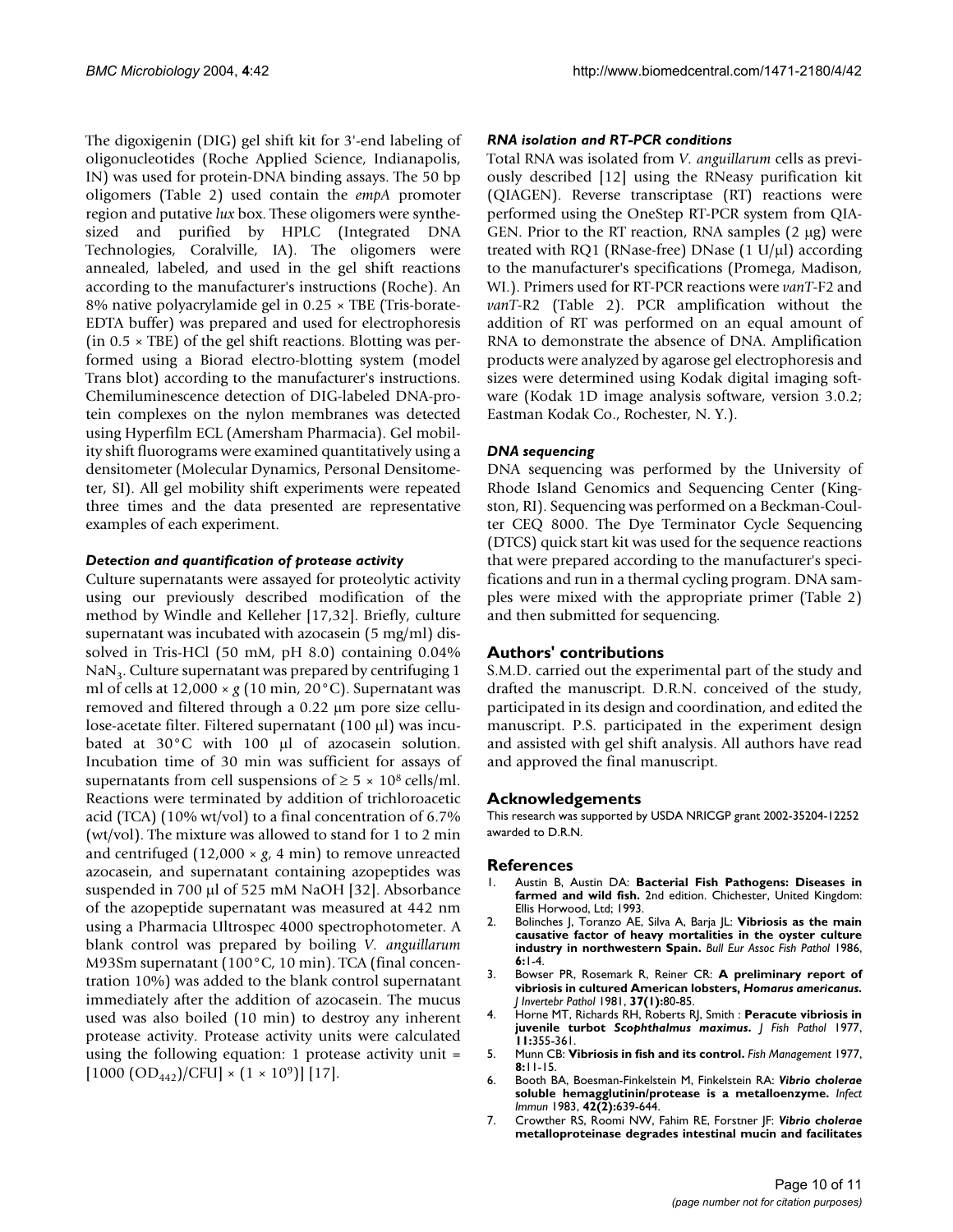**[enterotoxin-induced secretion from rat intestine.](http://www.ncbi.nlm.nih.gov/entrez/query.fcgi?cmd=Retrieve&db=PubMed&dopt=Abstract&list_uids=3297167)** *Biochim Biophys Acta* 1987, **924(3):**393-402.

- 8. Chuang YC, Chang TM, Chang MC: **Cloning and characterization of the gene (***empV***) encoding extracellular metalloprotease from** *Vibrio vulnificus***[.](http://www.ncbi.nlm.nih.gov/entrez/query.fcgi?cmd=Retrieve&db=PubMed&dopt=Abstract&list_uids=9168122)** *Gene* 1997, **189(2):**163-168.
- 9. Kothary MH, Kreger AS: **Purification and characterization of an elastolytic protease of** *Vibrio vulnificus***[.](http://www.ncbi.nlm.nih.gov/entrez/query.fcgi?cmd=Retrieve&db=PubMed&dopt=Abstract&list_uids=3312481)** *J Gen Microbiol* 1987, **133(Pt 7):**1783-1791.
- 10. Miyoshi S, Nakazawa H, Kawata K, Tomochika K, Tobe K, Shinoda S: **Characterization of the hemorrhagic reaction caused by** *Vibrio vulnificus* **[metalloprotease, a member of the thermo](http://www.ncbi.nlm.nih.gov/entrez/query.fcgi?cmd=Retrieve&db=PubMed&dopt=Abstract&list_uids=9746589)[lysin family.](http://www.ncbi.nlm.nih.gov/entrez/query.fcgi?cmd=Retrieve&db=PubMed&dopt=Abstract&list_uids=9746589)** *Infect Immun* 1998, **66(10):**4851-4855.
- 11. Milton DL, Norqvist A, Wolf-Watz H: **Cloning of a metalloprotease gene involved in the virulence mechanism of** *Vibrio anguillarum***[.](http://www.ncbi.nlm.nih.gov/entrez/query.fcgi?cmd=Retrieve&db=PubMed&dopt=Abstract&list_uids=1429449)** *J Bacteriol* 1992, **174(22):**7235-7244.
- 12. Denkin SM, Nelson DR: **Regulation of** *Vibrio anguillarum* **[empA](http://www.ncbi.nlm.nih.gov/entrez/query.fcgi?cmd=Retrieve&db=PubMed&dopt=Abstract&list_uids=15240301) [Metalloprotease Expression and Its Role in Virulence.](http://www.ncbi.nlm.nih.gov/entrez/query.fcgi?cmd=Retrieve&db=PubMed&dopt=Abstract&list_uids=15240301)** *Appl Environ Microbiol* 2004, **70(7):**4193-4204.
- 13. Croxatto A, Chalker VJ, Lauritz J, Jass J, Hardman A, Williams P, Camara M, Milton DL: **VanT, a homologue of** *Vibrio harveyi* **LuxR, regulates serine, metalloprotease, pigment, and biofilm production in** *Vibrio anguillarum***[.](http://www.ncbi.nlm.nih.gov/entrez/query.fcgi?cmd=Retrieve&db=PubMed&dopt=Abstract&list_uids=11872713)** *J Bacteriol* 2002, **184(6):**1617-1629.
- 14. Showalter RE, Martin MO, Silverman MR: **Cloning and nucleotide sequence of** *luxR***, a regulatory gene controlling bioluminescence in** *Vibrio harveyi***[.](http://www.ncbi.nlm.nih.gov/entrez/query.fcgi?cmd=Retrieve&db=PubMed&dopt=Abstract&list_uids=2160932)** *J Bacteriol* 1990, **172(6):**2946-2954.
- 15. Swartzman E, Silverman M, Meighen EA: **The** *luxR* **gene product of** *Vibrio harveyi* **is a transcriptional activator of the** *lux* **[pro](http://www.ncbi.nlm.nih.gov/entrez/query.fcgi?cmd=Retrieve&db=PubMed&dopt=Abstract&list_uids=1385389)[moter.](http://www.ncbi.nlm.nih.gov/entrez/query.fcgi?cmd=Retrieve&db=PubMed&dopt=Abstract&list_uids=1385389)** *J Bacteriol* 1992, **174(22):**7490-7493.
- 16. Stevens AM, Greenberg EP: **Quorum sensing in** *Vibrio fischeri***[:](http://www.ncbi.nlm.nih.gov/entrez/query.fcgi?cmd=Retrieve&db=PubMed&dopt=Abstract&list_uids=8990313) [essential elements for activation of the luminescence genes.](http://www.ncbi.nlm.nih.gov/entrez/query.fcgi?cmd=Retrieve&db=PubMed&dopt=Abstract&list_uids=8990313)** *J Bacteriol* 1997, **179(2):**557-562.
- 17. Denkin SM, Nelson DR: **Induction of protease activity in** *Vibrio anguillarum* **[by gastrointestinal mucus.](http://www.ncbi.nlm.nih.gov/entrez/query.fcgi?cmd=Retrieve&db=PubMed&dopt=Abstract&list_uids=10427048)** *Appl Environ Microbiol* 1999, **65(8):**3555-3560.
- 18. Garcia T, Otto K, Kjelleberg S, Nelson DR: **Growth of** *Vibrio anguillarum* **in salmon intestinal mucus.** *Appl Environ Microbiol* 1997, **63:**1034-1039.
- 19. Milton DL, Hardman A, Camara M, Chhabra SR, Bycroft BW, Stewart GS, Williams P: **Quorum sensing in** *Vibrio anguillarum***: characterization of the** *vanI***/***vanR* **[locus and identification of the](http://www.ncbi.nlm.nih.gov/entrez/query.fcgi?cmd=Retrieve&db=PubMed&dopt=Abstract&list_uids=9139920) [autoinducer N-\(3-oxodecanoyl\)-L-homoserine lactone.](http://www.ncbi.nlm.nih.gov/entrez/query.fcgi?cmd=Retrieve&db=PubMed&dopt=Abstract&list_uids=9139920)** *J Bacteriol* 1997, **179(9):**3004-3012.
- 20. Egland KA, Greenberg EP: **Quorum sensing in** *Vibrio fischeri***: elements of the** *luxI* **[promoter.](http://www.ncbi.nlm.nih.gov/entrez/query.fcgi?cmd=Retrieve&db=PubMed&dopt=Abstract&list_uids=10096086)** *Mol Microbiol* 1999, **31(4):**1197-1204.
- Stevens AM, Dolan KM, Greenberg EP: Synergistic binding of the *Vibrio fischeri* **[LuxR transcriptional activator domain and](http://www.ncbi.nlm.nih.gov/entrez/query.fcgi?cmd=Retrieve&db=PubMed&dopt=Abstract&list_uids=7809088) [RNA polymerase to the lux promoter region.](http://www.ncbi.nlm.nih.gov/entrez/query.fcgi?cmd=Retrieve&db=PubMed&dopt=Abstract&list_uids=7809088)** *Proc Natl Acad Sci U S A* 1994, **91(26):**12619-12623.
- 22. Altschul SF, Madden TL, Schaffer AA, Zhang J, Zhang Z, Miller W, Lipman DJ: **[Gapped BLAST and PSI-BLAST: a new generation of](http://www.ncbi.nlm.nih.gov/entrez/query.fcgi?cmd=Retrieve&db=PubMed&dopt=Abstract&list_uids=9254694) [protein database search programs.](http://www.ncbi.nlm.nih.gov/entrez/query.fcgi?cmd=Retrieve&db=PubMed&dopt=Abstract&list_uids=9254694)** *Nucleic Acids Res* 1997, **25(17):**3389-3402.
- 23. Choi SH, Greenberg EP: **The C-terminal region of the** *Vibrio fischeri* **[LuxR protein contains an inducer-independent lux](http://www.ncbi.nlm.nih.gov/entrez/query.fcgi?cmd=Retrieve&db=PubMed&dopt=Abstract&list_uids=1763027) [gene activating domain.](http://www.ncbi.nlm.nih.gov/entrez/query.fcgi?cmd=Retrieve&db=PubMed&dopt=Abstract&list_uids=1763027)** *Proc Natl Acad Sci U S A* 1991, **88(24):**11115-11119.
- 24. Miyamoto CM, Dunlap PV, Ruby EG, Meighen EA: **LuxO controls** *luxR* **expression in** *Vibrio harveyi***: evidence for a common regulatory mechanism in** *Vibrio***[.](http://www.ncbi.nlm.nih.gov/entrez/query.fcgi?cmd=Retrieve&db=PubMed&dopt=Abstract&list_uids=12675810)** *Mol Microbiol* 2003, **48(2):**537-548.
- 25. Fidopiastis PM, Miyamoto CM, Jobling MG, Meighen EA, Ruby EG: **LitR, a new transcriptional activator in** *Vibrio fischeri***[, regu](http://www.ncbi.nlm.nih.gov/entrez/query.fcgi?cmd=Retrieve&db=PubMed&dopt=Abstract&list_uids=12100554)[lates luminescence and symbiotic light organ colonization.](http://www.ncbi.nlm.nih.gov/entrez/query.fcgi?cmd=Retrieve&db=PubMed&dopt=Abstract&list_uids=12100554)** *Mol Microbiol* 2002, **45(1):**131-143.
- 26. Croxatto A, Pride J, Hardman A, Williams P, Camara M, Milton DL: **A distinctive dual-channel quorum-sensing system operates in** *Vibrio anguillarum***[.](http://www.ncbi.nlm.nih.gov/entrez/query.fcgi?cmd=Retrieve&db=PubMed&dopt=Abstract&list_uids=15186417)** *Mol Microbiol* 2004, **52(6):**1677-1689.
- 27. Vaantanen P: **Microbiological studies in coastal waters of the northern Baltic Sea. I. Distribution and abundance of bacteria and yeasts in the Tvarminne area.** *Walter Ander Nottbeck Found Sci Rep* 1976, **1:**1-58.
- 28. Neidhardt FC, Bloch PL, Smith DF: **[Culture medium for](http://www.ncbi.nlm.nih.gov/entrez/query.fcgi?cmd=Retrieve&db=PubMed&dopt=Abstract&list_uids=4604283) [enterobacteria.](http://www.ncbi.nlm.nih.gov/entrez/query.fcgi?cmd=Retrieve&db=PubMed&dopt=Abstract&list_uids=4604283)** *J Bacteriol* 1974, **119(3):**736-747.
- 29. Milton DL, Norqvist A, Wolf-Watz H: **Sequence of a novel virulence-mediating gene,** *virC***, from** *Vibrio anguillarum***[.](http://www.ncbi.nlm.nih.gov/entrez/query.fcgi?cmd=Retrieve&db=PubMed&dopt=Abstract&list_uids=7590330)** *Gene* 1995, **164(1):**95-100.
- 30. Milton DL, O'Toole R, Horstedt P, Wolf-Watz H: **Flagellin A is essential for the virulence of** *Vibrio anguillarum***[.](http://www.ncbi.nlm.nih.gov/entrez/query.fcgi?cmd=Retrieve&db=PubMed&dopt=Abstract&list_uids=8631707)** *J Bacteriol* 1996, **178(5):**1310-1319.
- 31. Ausubel FM, Brent R, Kingston RE, Moore DD, Seidman JG, Smith JA, Struhl K: **Current protocols in molecular biology.** New York, NY: Wiley; 1987.
- 32. Windle HJ, Kelleher D: **Identification and characterization of a metalloprotease activity from** *Helicobacter pylori***[.](http://www.ncbi.nlm.nih.gov/entrez/query.fcgi?cmd=Retrieve&db=PubMed&dopt=Abstract&list_uids=9234765)** *Infect Immun* 1997, **65(8):**3132-3137.